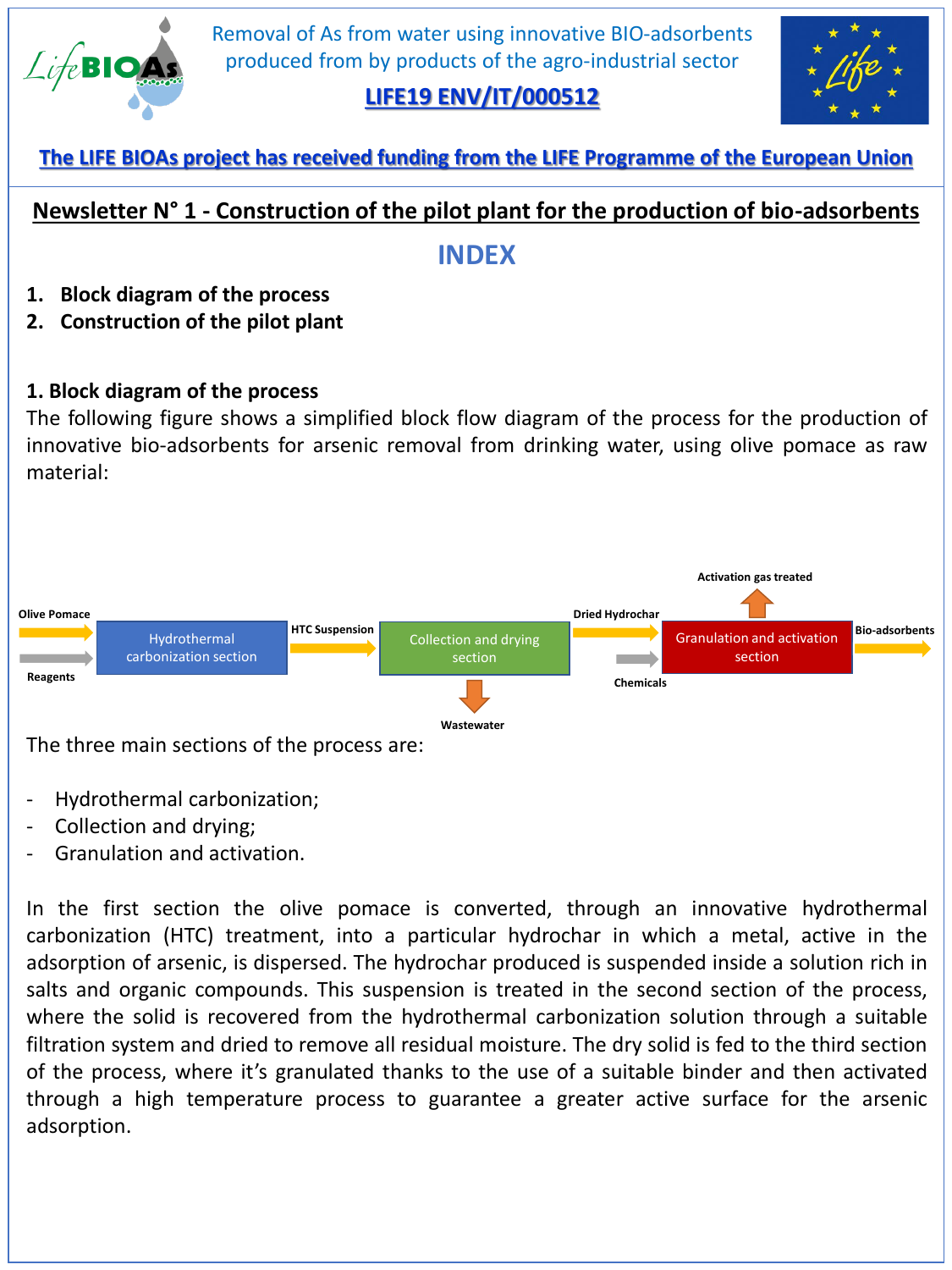

## **LIFE19 ENV/IT/000512**



### **The LIFE BIOAs project has received funding from the LIFE Programme of the European Union**

## **Newsletter N° 1 - Construction of the pilot plant for the production of bio-adsorbents**

#### **2. Construction of the pilot plant**

Demonstration activities at ECOREC industrial site include the production of the bio-adsorbents starting from pre-treated olive pomace. As agreed in the documentation provided to the Lazio Region, a waterproofed flooring was created in order to waterproof the area in which the prototype has been located.



Waterproofed for pilot plant placing

The prototype for bio-adsorbent production has a potentiality of about 12.6 kg of bio-adsorbent per batch and all the equipment have been placed inside a 12 m container.



**Container**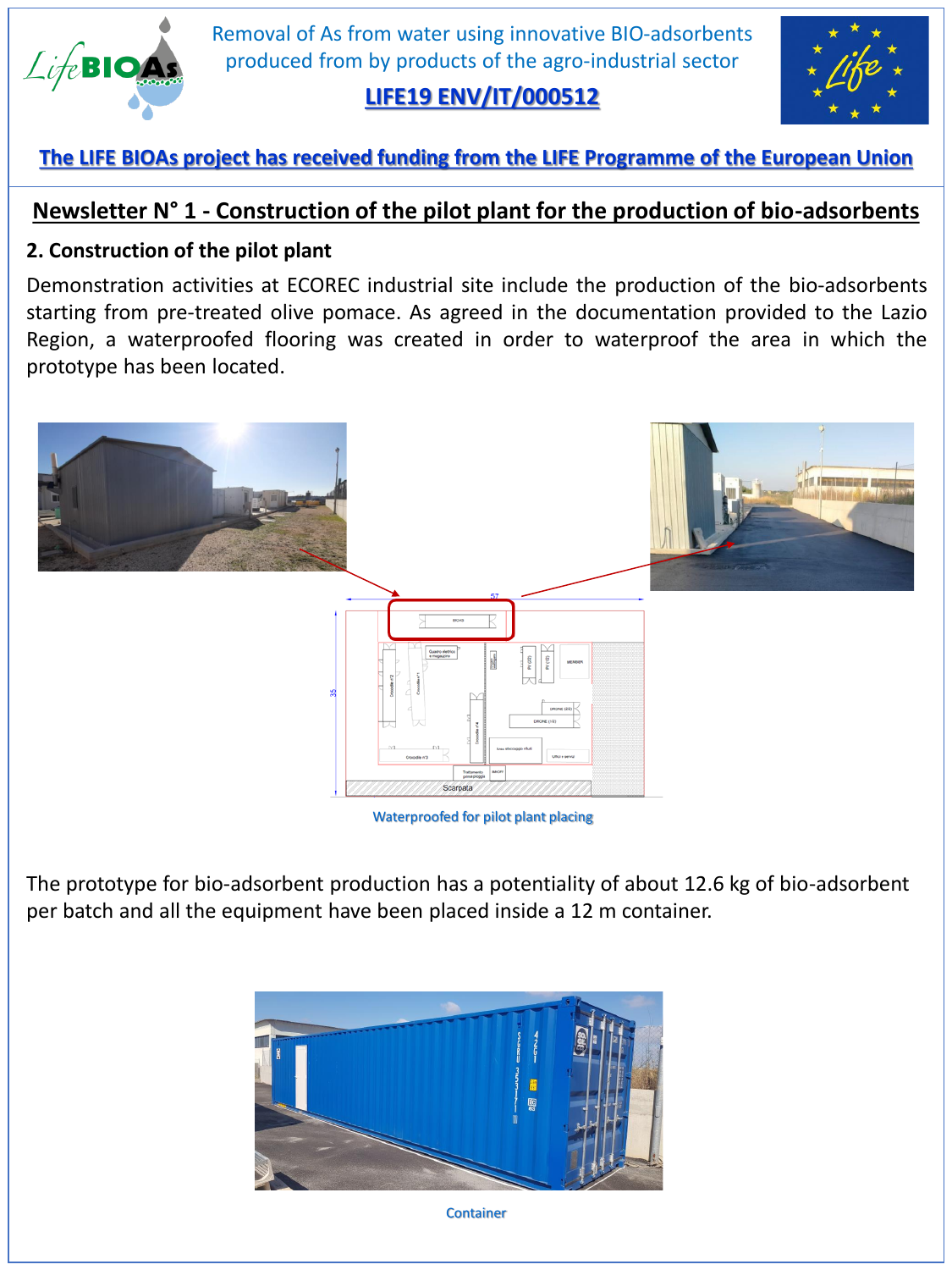

# **LIFE19 ENV/IT/000512**



**The LIFE BIOAs project has received funding from the LIFE Programme of the European Union**

**Newsletter N° 1 - Construction of the pilot plant for the production of bio-adsorbents**

The prototype for the production of bio-adsorbents is composed of the following units:

reagent dosing station

hydrothermal reactor with control panel







oven with control panel (for drying and activation treatment)